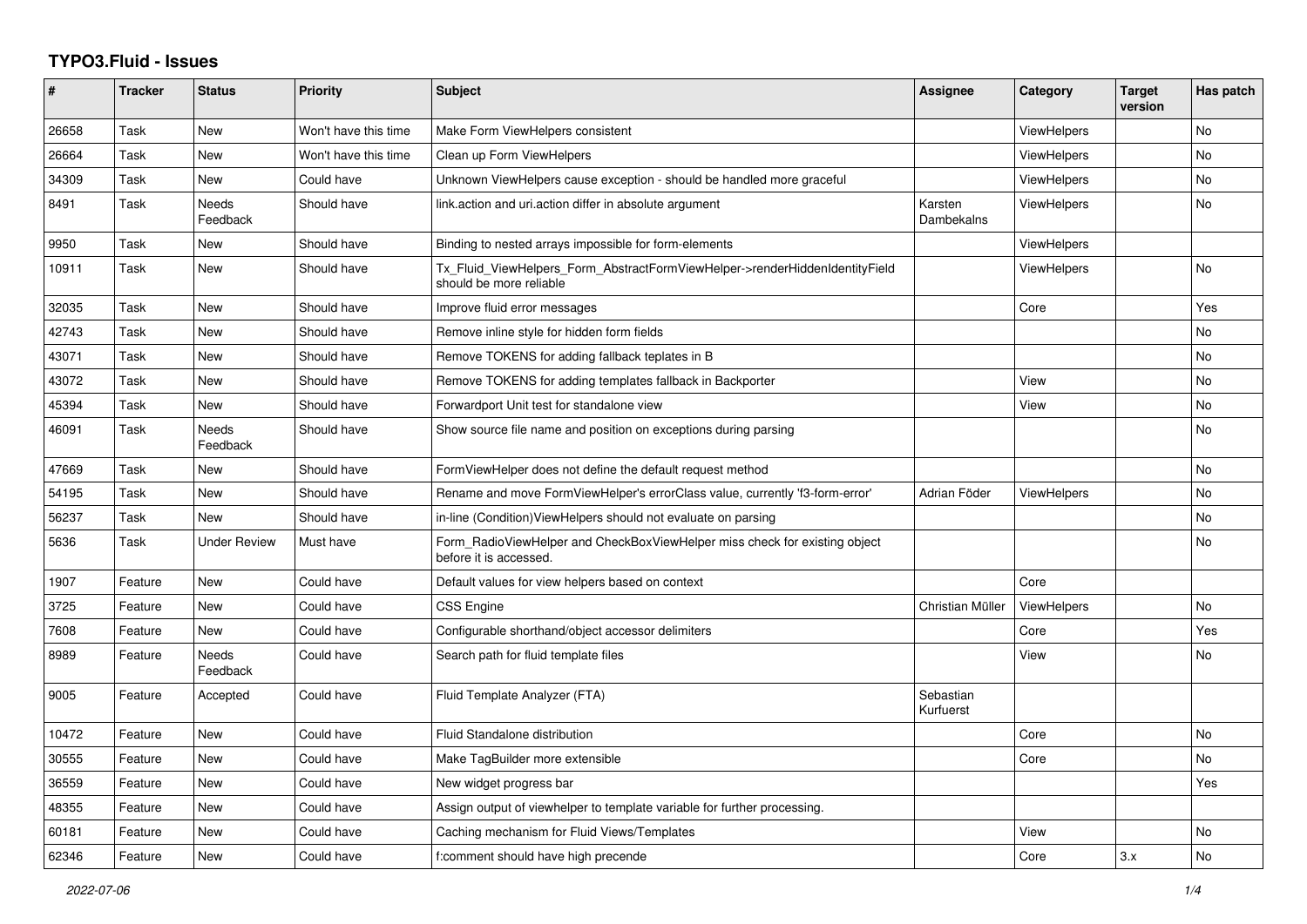| $\#$  | <b>Tracker</b> | <b>Status</b>            | <b>Priority</b> | <b>Subject</b>                                                                                | <b>Assignee</b>        | Category    | <b>Target</b><br>version | Has patch |
|-------|----------------|--------------------------|-----------------|-----------------------------------------------------------------------------------------------|------------------------|-------------|--------------------------|-----------|
| 3291  | Feature        | <b>Needs</b><br>Feedback | Should have     | Cacheable viewhelpers                                                                         |                        |             |                          | <b>No</b> |
| 4704  | Feature        | New                      | Should have     | Improve parsing exception messages                                                            |                        | Core        |                          |           |
| 5933  | Feature        | Accepted                 | Should have     | Optional section rendering                                                                    | Sebastian<br>Kurfuerst | ViewHelpers |                          | No        |
| 9514  | Feature        | New                      | Should have     | Support explicit Array Arguments for ViewHelpers                                              |                        |             |                          |           |
| 31955 | Feature        | New                      | Should have     | f:uri.widget                                                                                  |                        | Widgets     |                          | No        |
| 33215 | Feature        | New                      | Should have     | RFC: Dynamic values in ObjectAccess paths                                                     |                        |             |                          | No        |
| 33394 | Feature        | Needs<br>Feedback        | Should have     | Logical expression parser for BooleanNode                                                     | <b>Tobias Liebig</b>   | Core        |                          | No        |
| 36410 | Feature        | New                      | Should have     | Allow templates to send arguments back to layout                                              |                        | ViewHelpers |                          | No        |
| 37095 | Feature        | New                      | Should have     | It should be possible to set a different template on a Fluid TemplateView inside an<br>action | Christopher<br>Hlubek  |             |                          | No        |
| 38130 | Feature        | New                      | Should have     | Checkboxes and multiple select fields should have an assignable default value                 |                        |             |                          | No        |
| 39936 | Feature        | New                      | Should have     | registerTagAttribute should handle default values                                             |                        | ViewHelpers |                          | No        |
| 40081 | Feature        | New                      | Should have     | Allow assigned variables as keys in arrays                                                    |                        |             |                          | No        |
| 42397 | Feature        | New                      | Should have     | Missing viewhelper for general links                                                          |                        |             |                          | No        |
| 43346 | Feature        | <b>Under Review</b>      | Should have     | Allow property mapping configuration via template                                             | Karsten<br>Dambekalns  | ViewHelpers | 2.1                      | No        |
| 45153 | Feature        | New                      | Should have     | f:be.menus.actionMenuItem - Detection of the current select option is insufficient            |                        |             |                          | No        |
| 45345 | Feature        | Needs<br>Feedback        | Should have     | Easy to use comments for fluid that won't show in output                                      |                        |             |                          |           |
| 46257 | Feature        | <b>Under Review</b>      | Should have     | Add escape sequence support for Fluid                                                         |                        | Core        |                          | No        |
| 46545 | Feature        | New                      | Should have     | Better support for arrays in options of SelectViewHelper                                      |                        |             |                          | No        |
| 49756 | Feature        | <b>Under Review</b>      | Should have     | Select values by array key in checkbox viewhelper                                             |                        |             |                          | No        |
| 51277 | Feature        | New                      | Should have     | ViewHelper context should be aware of actual file occurrence                                  |                        |             |                          | No        |
| 52640 | Feature        | <b>Under Review</b>      | Should have     | Create an UnlessViewHelper as opposite to the IfViewHelper                                    | Marc Neuhaus           |             |                          | No        |
| 60003 | Feature        | New                      | Should have     | Add required-Attribute to f:form.password                                                     |                        | ViewHelpers |                          | No        |
| 60271 | Feature        | New                      | Should have     | Paginate viewhelper, should also support arrays                                               |                        |             |                          | No        |
| 51100 | Feature        | New                      | Must have       | Links with absolute URI should have the option of URI Scheme                                  |                        | ViewHelpers |                          | No        |
| 3481  | Bug            | New                      | Should have     | Use ViewHelperVariableContainer in PostParseFacet                                             |                        | Core        |                          | No        |
| 8648  | Bug            | New                      | Should have     | format.crop ViewHelper should support all features of the crop stdWrap function               |                        | ViewHelpers |                          | No        |
| 12863 | <b>Bug</b>     | New                      | Should have     | Attributes of a viewhelper can't contain a '-'                                                | Sebastian<br>Kurfuerst | Core        |                          | No        |
| 13045 | <b>Bug</b>     | New                      | Should have     | Entity decode of strings are different between if-conditions and output of variable           |                        |             |                          |           |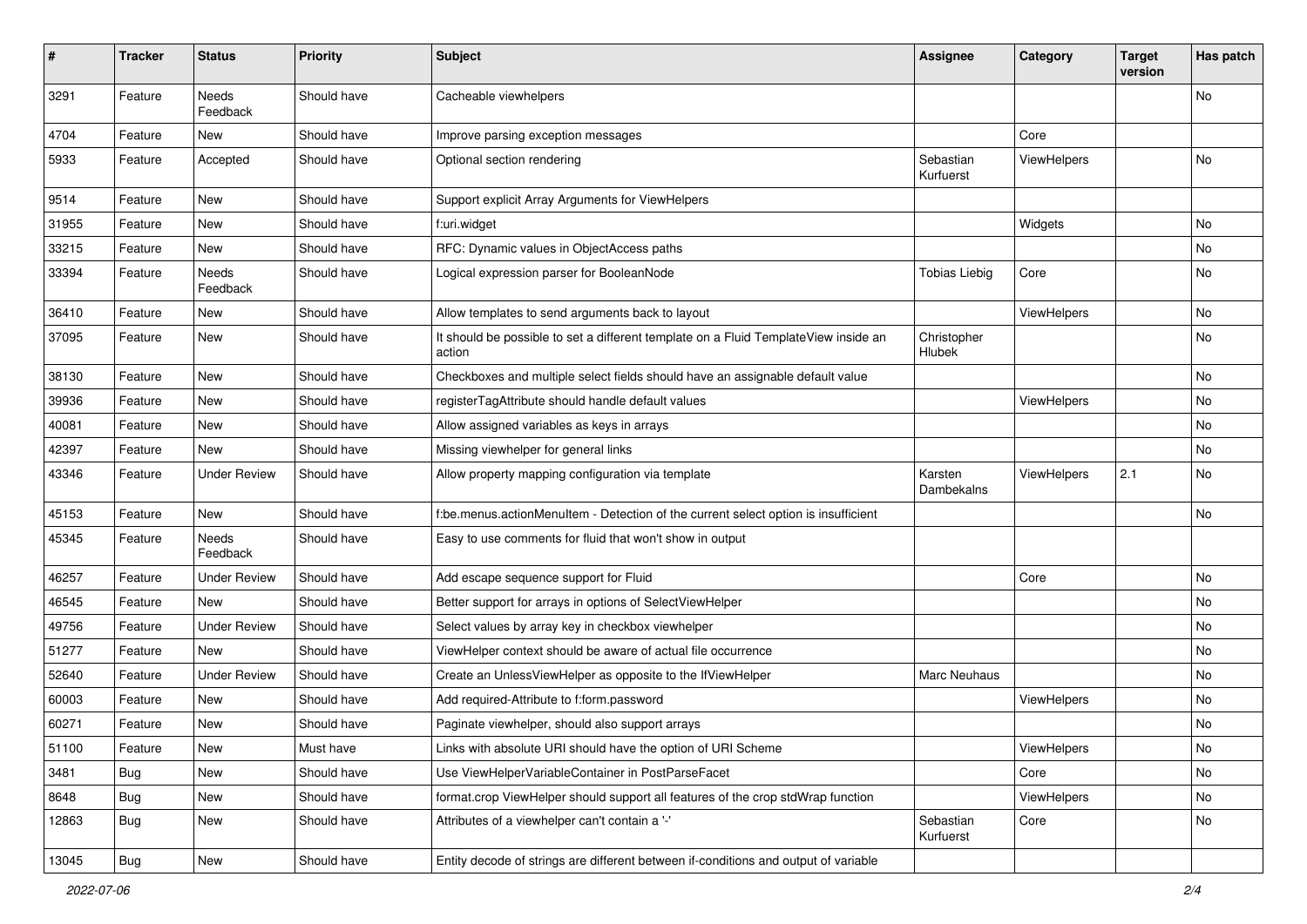| #     | <b>Tracker</b> | <b>Status</b>       | <b>Priority</b> | <b>Subject</b>                                                                                              | <b>Assignee</b>             | Category    | <b>Target</b><br>version | Has patch |
|-------|----------------|---------------------|-----------------|-------------------------------------------------------------------------------------------------------------|-----------------------------|-------------|--------------------------|-----------|
| 28549 | Bug            | New                 | Should have     | make widgets cacheable, i.e. not implement childnodeaccess interface                                        |                             |             |                          | <b>No</b> |
| 28550 | Bug            | New                 | Should have     | (v4) make widgets cacheable, i.e. not implement childnodeaccess interface                                   |                             |             |                          | No        |
| 28551 | Bug            | Accepted            | Should have     | (v4) backport VHTest                                                                                        | Sebastian<br>Kurfuerst      |             |                          | No        |
| 28552 | Bug            | New                 | Should have     | (v5) write ViewHelper test for compiled run; adjust functional test to do two passes<br>(uncached & cached) |                             |             |                          | <b>No</b> |
| 28553 | Bug            | New                 | Should have     | improve XHProf test setup                                                                                   |                             |             |                          | No        |
| 28554 | Bug            | New                 | Should have     | (v4) implement feature flag to disable caching                                                              |                             |             |                          | No        |
| 30937 | <b>Bug</b>     | New                 | Should have     | CropViewHelper stringToTruncate can't be supplied so it can't be easily extended                            |                             | ViewHelpers |                          | Yes       |
| 34682 | Bug            | <b>Under Review</b> | Should have     | Radio Button missing checked on validation error                                                            |                             | ViewHelpers |                          | No        |
| 36655 | Bug            | New                 | Should have     | <b>Pagination Links</b>                                                                                     |                             | Widgets     |                          | No        |
| 36662 | Bug            | Needs<br>Feedback   | Should have     | Checked state isn't always correct when property is collection                                              | Kevin Ulrich<br>Moschallski | ViewHelpers | 1.1.1                    | <b>No</b> |
| 37619 | Bug            | New                 | Should have     | Fatal Error when using variable in name attribute of Section ViewHelper                                     |                             | ViewHelpers |                          | <b>No</b> |
| 39990 | Bug            | New                 | Should have     | Same form twice in one template: hidden fields for empty values are only rendered<br>once                   |                             | Core        |                          | No        |
| 40998 | Bug            | <b>Under Review</b> | Should have     | Missing parent request namespaces in form field name prefix                                                 | Sebastian<br>Kurfuerst      | ViewHelpers | 1.1.1                    | No        |
| 44234 | Bug            | <b>Under Review</b> | Should have     | selectViewHelper's sorting does not respect locale collation                                                |                             | ViewHelpers | 2.1                      | No        |
| 46289 | Bug            | Needs<br>Feedback   | Should have     | Enable Escaping Interceptor in XML request format                                                           |                             | View        | 2.0.1                    | <b>No</b> |
| 47006 | Bug            | Under Review        | Should have     | widget identifier are not unique                                                                            |                             |             |                          | No        |
| 49600 | Bug            | New                 | Should have     | f:form tag shown as a HTML on frontend                                                                      |                             | ViewHelpers |                          | No        |
| 50888 | Bug            | <b>Under Review</b> | Should have     | WSOD by changing name of section and if Fluid caches are generated                                          |                             |             |                          | No        |
| 52419 | Bug            | New                 | Should have     | Wrong PHPDocs notation for default value inline f:translate viewhelper                                      |                             |             | 2.0                      | No        |
| 52536 | Bug            | Under Review        | Should have     | Errorclass not set if no property-attribute set                                                             |                             |             |                          |           |
| 52591 | Bug            | New                 | Should have     | The Pagination Widget broken for joined objects                                                             |                             |             |                          | No        |
| 53806 | Bug            | <b>Under Review</b> | Should have     | Paginate widget maximumNumberOfLinks rendering wrong number of links                                        | Bastian<br>Waidelich        | Widgets     |                          | <b>No</b> |
| 54284 | <b>Bug</b>     | New                 | Should have     | Default Option for Switch/Case VH                                                                           |                             | ViewHelpers |                          | No        |
| 55008 | Bug            | Under Review        | Should have     | Interceptors should be used in Partials                                                                     | Christian Müller            |             |                          | No        |
| 58862 | Bug            | Needs<br>Feedback   | Should have     | FormViewHelper doesn't accept NULL as value for \$arguments                                                 | Bastian<br>Waidelich        | ViewHelpers |                          | Yes       |
| 58921 | Bug            | New                 | Should have     | f:form.* VHs crash if NOT inside f:form but followed by f:form                                              |                             |             |                          | No        |
| 58983 | <b>Bug</b>     | New                 | Should have     | format.date does not respect linebreaks and throws exception                                                |                             |             |                          | No        |